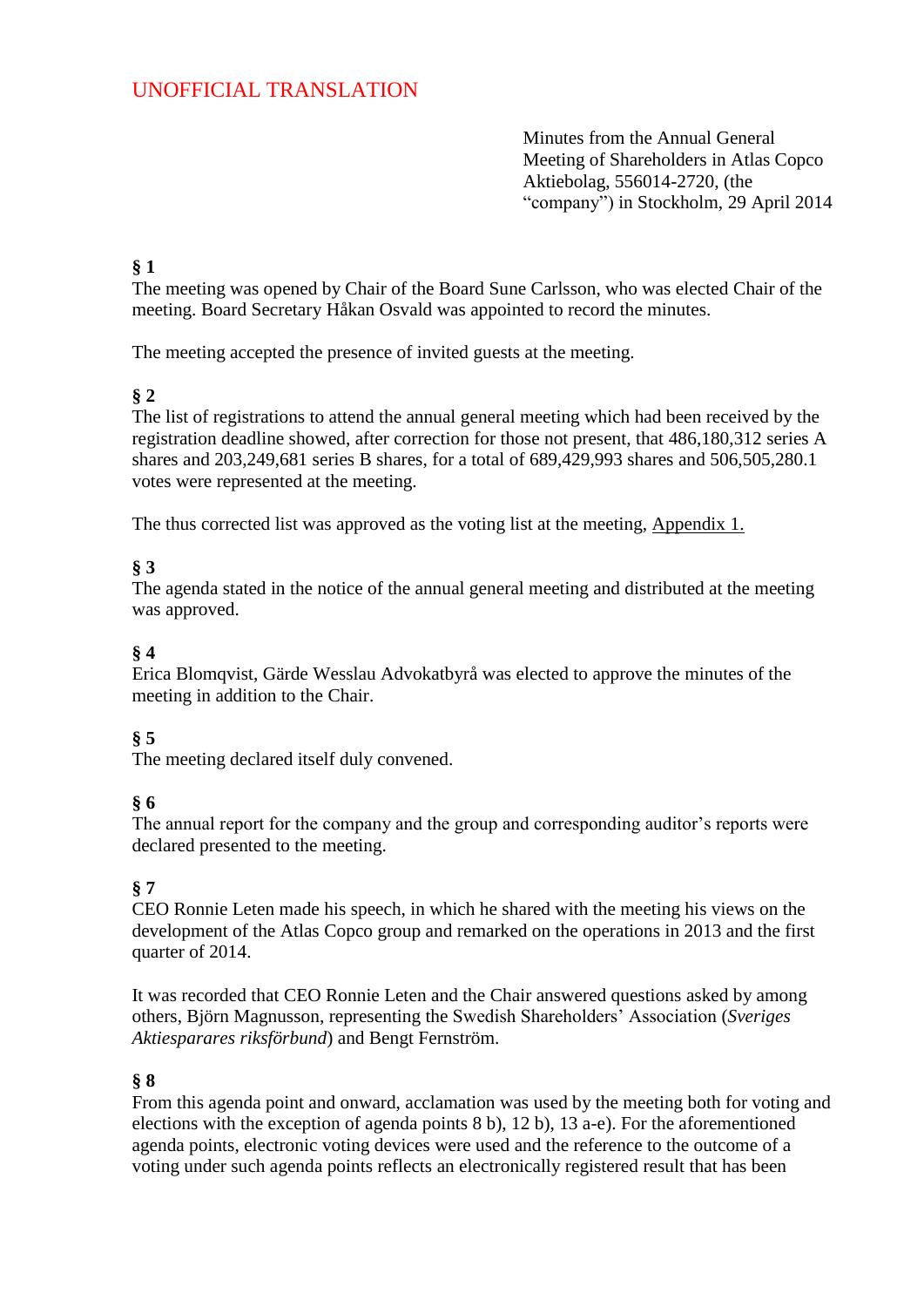stored and is available for control. The term "absolute" or "simple majority" refers to a result with more than half the represented votes given, in favor. The term "qualified majority" refers to a result favored by both a certain number votes and represented number of shares in accordance with relevant regulations in the Swedish Companies Act (*Aktiebolagslagen*). The term "relative majority" refers to the result of an election.

a) The principal auditor, Jan Berntsson, referred to the auditor's report for the company and the group in the annual report and explained the process applied when performing the audit. Jan Berntsson recommended adoption of the presented income statements and balance sheets, discharge of liability for the chief executive officer and the board, and adoption of the proposed distribution of profits.

The meeting resolved to approve the income statements and the balance sheets for the company and the group for 2013.

- b) With 99.96% of the votes, the meeting discharged the members of the board of directors and the chief executive officer from liability for their management of the company's affairs during the 2013 financial year.
- c) The meeting resolved in favor of the board's proposal of a dividend of SEK 5.50 per share.
- d) The meeting further resolved that May 5, 2014 is the record day for the dividend. The Chair informed the meeting that the dividend was expected to be distributed on May 8, 2014.

#### **§ 9**

The Chair of the Nomination Committee Petra Hedengran described the work and proposals of the Nomination Committee. It will be possible to invoice the remuneration to the board of directors through a company owned by the board member, in which case the mandatory social charges payable by the company are included in the invoiced amount.

Björn Magnusson, the Swedish Shareholders' Association, was of the opinion that the board should consist of more non-Swedish members. Petra Hedengran confirmed that this is a topic that has been and is on the agenda of the Nomination Committee.

The Chair of the Remuneration Committee Ulla Litzén described the evaluation process and negotiations that had taken place prior to the recommendation to the Nomination Committee to appoint Deloitte AB as auditing company.

The meeting resolved that the number of directors elected by the annual general meeting for a term ending at the next annual general meeting would be nine (9) directors and no alternates.

The meeting resolved that one registered auditing company shall be appointed.

#### **§ 10**

The meeting thereafter elected the following directors to serve until the next annual general meeting: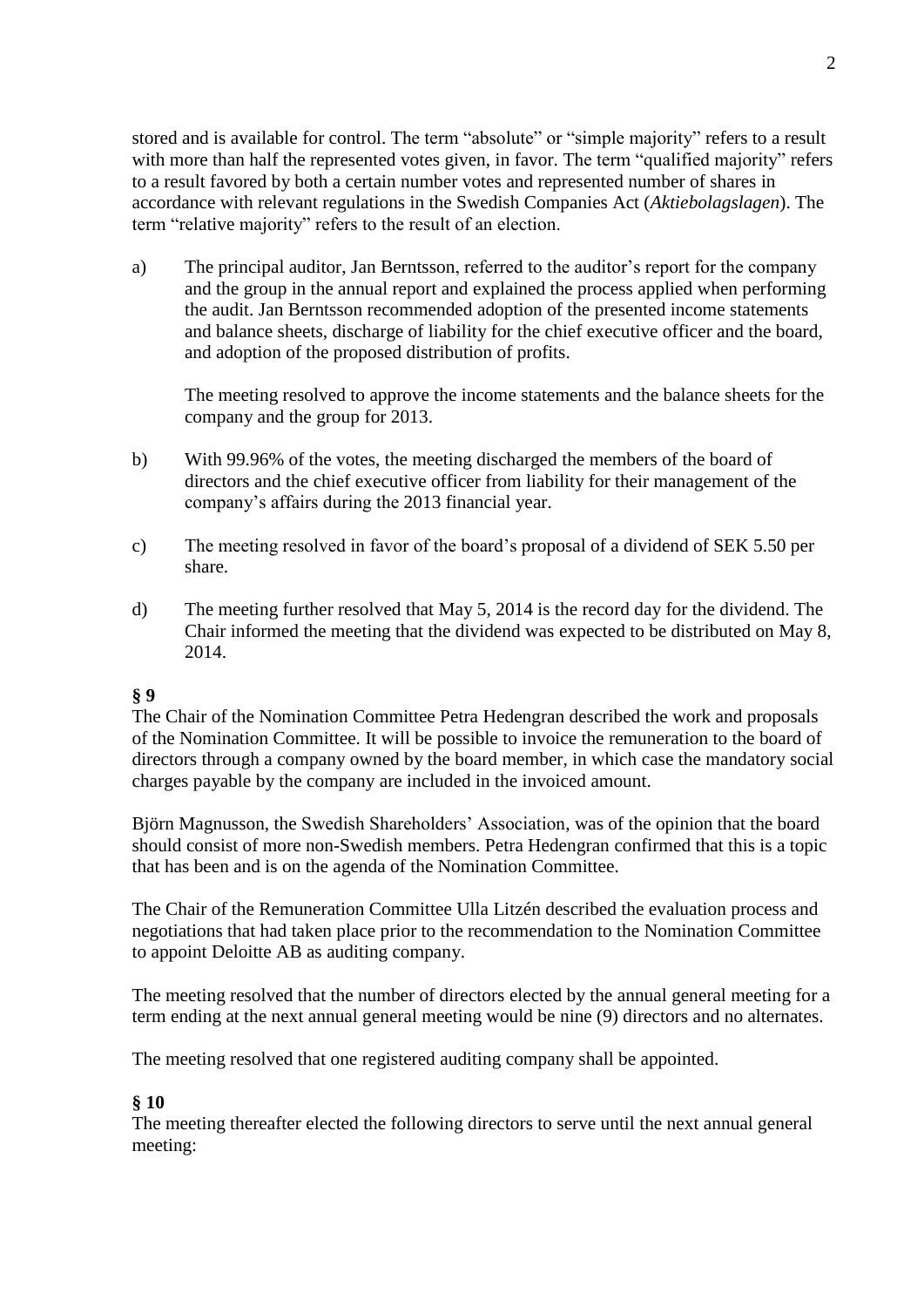Staffan Bohman Johan Forssell Ronnie Leten Ulla Litzén Gunilla Nordström Hans Stråberg Anders Ullberg Peter Wallenberg Jr Margareth Övrum

The meeting elected Hans Stråberg chair of the board.

The Chair informed that the employee representatives on the board of directors until the annual general meeting held in 2017 are Mikael Bergstedt, Ledarna, and Bengt Lindgren, IF Metall, with Kristina Kanestad, Unionen, as the personal alternate for Bergstedt and Ulf Ström, IF Metall, as the personal alternate for Lindgren.

The meeting elected the auditing company Deloitte AB with Jan Berntsson as principal auditor as the company's auditor until the end of the annual general meeting 2015.

#### **§ 11**

The meeting resolved to pay director's fees to non-executive directors of SEK 1,900,000 to the chair of the board and SEK 570,000 to each of the other directors not employed by the company, as well as compensation for committee service of:

- SEK 225,000 to the chair of the audit committee and SEK 150,000 to each one of the other members of this committee;

- SEK 60,000 to each one of the member of the remuneration committee; and

- SEK 60,000 to each non-executive director who, in addition, participates in committee work decided upon by the board.

The meeting resolved that 50% of the director's board fee could be received in the form of synthetic shares.

The meeting further resolved that remuneration to the auditing company shall be as per approved invoice.

#### **§ 12**

a) The meeting approved the guidelines for remuneration to management proposed by the board.

b) The meeting approved, with absolute majority (98.3%), the reported scope and principals for a performance based employee stock option plan for 2014.

After the voting was done Björn Magnusson, the Swedish Shareholders' Association, presented his views on the stock option plan in accordance with Appendix 2. When asked by the Chair, the meeting resolved not to redo the voting. It may be noted that Björn Magnusson represented approximately 0.1% of the votes at the meeting.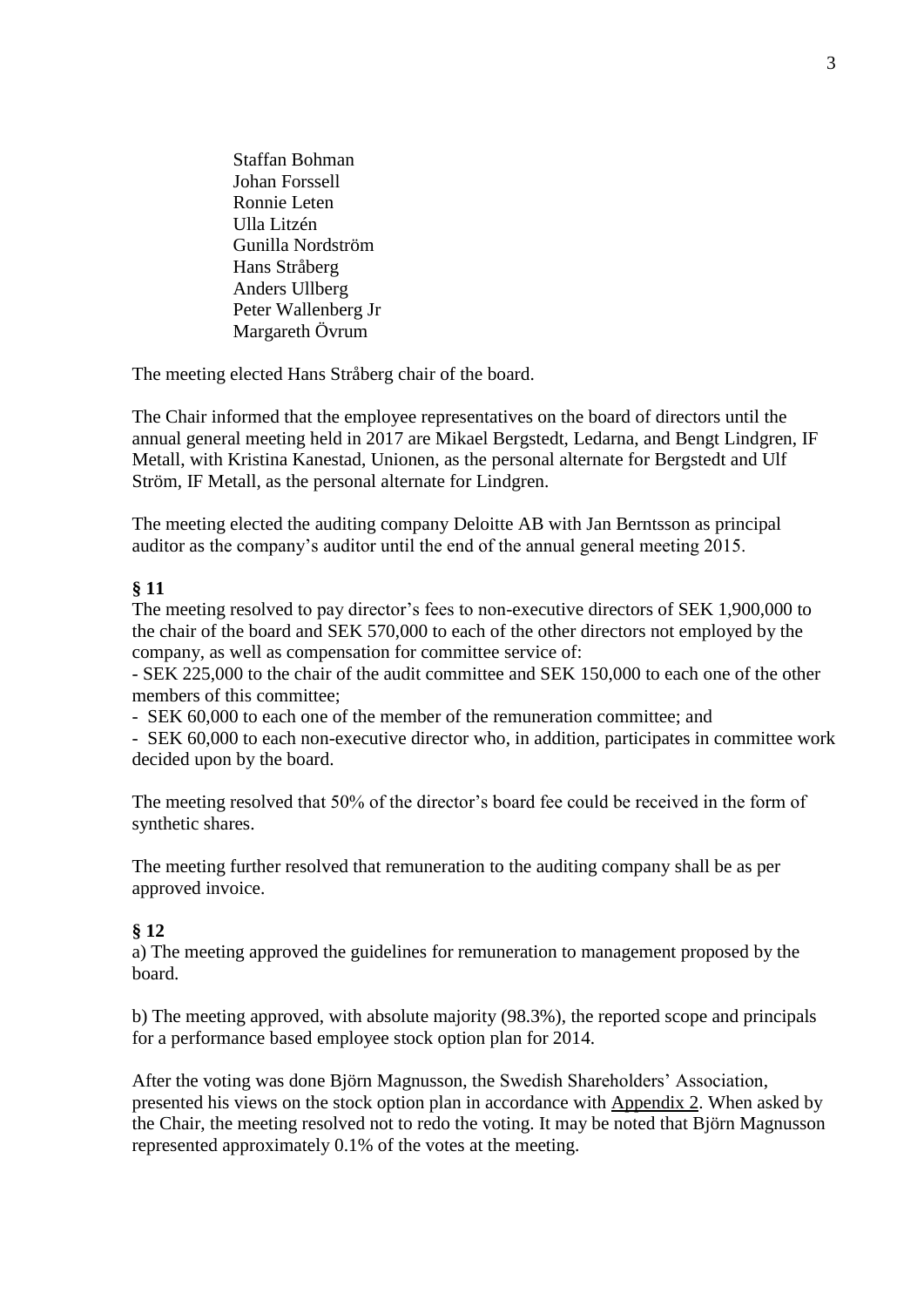### **§ 13**

The meeting resolved, with the required qualified majority, in accordance with the board's complete proposal on acquisition of treasury shares and transfer of treasury shares as follows:

- a) The meeting granted a mandate to the board, for a term ending at the close of the next annual general meeting, to resolve to acquire shares in the company on one or more occasions, as follows:
- 1. Acquisition shall be limited to a maximum of 4,800,000 series A shares.
- 2. The shares may only be acquired on NASDAQ OMX Stockholm.
- 3. The shares may only be acquired at a price per share within the registered trading interval, at any given point in time.

The acquisition is made with the intention to limit the economic risk caused by an increase of the share value during the period the performance stock options remain outstanding, to be able to fulfill future delivery obligations under personnel option and matching share agreements, to cover alternative solutions and cash settlements as well as to cover, primarily, social charges.

b) The meeting granted a mandate to the board, for a term ending at the close of the next annual general meeting, to acquire shares in the company on one or more occasions as follows:

- 1. Acquisition shall be limited to a maximum of 70,000 series A shares.
- 2. The shares may only be acquired on NASDAQ OMX Stockholm.

3. The shares may only be acquired at a price per share within the registered trading interval, at any given point in time.

The acquisition is made with the intention to hedge the obligation of the company to pay remuneration, including social charges, to board members who have chosen to receive 50% of their remuneration in synthetic shares.

c) The meeting decided to transfer shares in the company in relation to the company's personnel option plan 2014, including the share saving/matching share part, according to the following:

- 1. A maximum of 3,500,000 series A shares may be transferred. Right to acquire shares is to be granted to the persons participating in the company's proposed performance stock option plan 2014, with a right for each participant to acquire the maximum number of shares stipulated in the terms and conditions of this plan. The participant's right to acquire shares is conditional upon all terms and conditions of the company's performance stock option plan 2014 being fulfilled. Shares are to be transferred on the terms and conditions stipulated by the plan, meaning inter alia, that what is there stated regarding price and time during which the participants are to be entitled to use their right to acquire shares is also applicable to the transfer. Participants are to pay for the shares within the time and on the terms stipulated in the performance stock option plan 2014.
- 2. With respect to the number of shares that may be transferred under the company's performance stock option plan, customary terms for recalculation as a result of bonus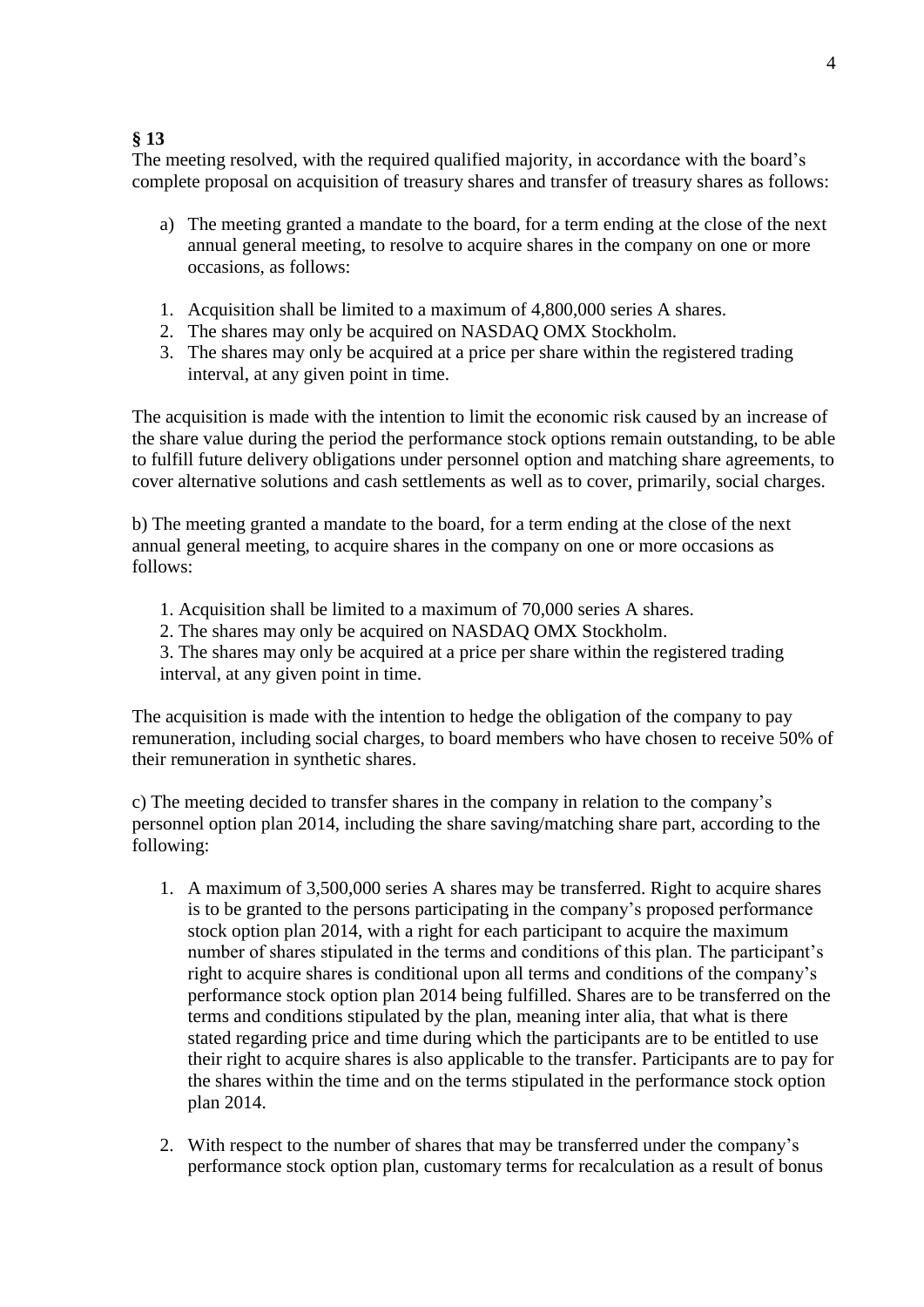issue, share split, rights issues and similar measures apply in accordance with the terms and conditions of the plan.

As reason for the deviation from the shareholders right of first refusal and as the base for the transfer price in connection with the transfer of own shares, the board states that the transfer of own shares is a part of the proposed performance stock option plan for 2014.

d) The meeting granted a mandate to the board, for a term ending at the close of the next annual general meeting, to sell shares in the company on one or more occasions of a maximum of 55,000 series A shares, to cover the costs of giving a counter value of earlier issued synthetic shares and to, primarily, cover social charges.

Shares proposed to be sold were acquired based on mandates given at the annual general meeting each respective year to acquire the share for the stated purpose. The sale shall take place on NASDAQ OMX Stockholm at a price within the registered price interval at any given time.

As reason for the deviation from the shareholders right of first refusal and as the base for the price in connection with the sale of own shares, is that the sale of own shares is a part of the previously adopted decision regarding synthetic shares to the board.

e) The annual general meeting voted to grant a mandate to the board for a term ending at the close of the next annual general meeting to sell a maximum of 8,800,000 series A and B shares on one or more occasions to cover costs in connection with the exercise of rights under the performance personnel option plans 2009, 2010 and 2011 and related costs. The costs relate primarily to cash settlements in Sweden, SAR and social costs. The sale shall take place on NASDAQ OMX Stockholm at a price within the registered price interval at any given time.

As reason for the deviation from the shareholders right of first refusal and as the base for the price in connection with the sale of own shares, is that the sale of own shares is an integrated part of the previously adopted performance stock option plans.

#### **§ 14**

The Chair thanked the management and employees of the company for very strong performance in 2013 and wished the company continued success during 2014.

The Chair declared the 2014 annual general meeting of shareholders in the company closed.

It was recorded that after the meeting, Hans Stråberg thanked Sune Carlsson for his longstanding service on the board and as the chair of the board.

Further, the "Peter Wallenberg Marketing and Sales Award" and the "John Munck Award" were presented.